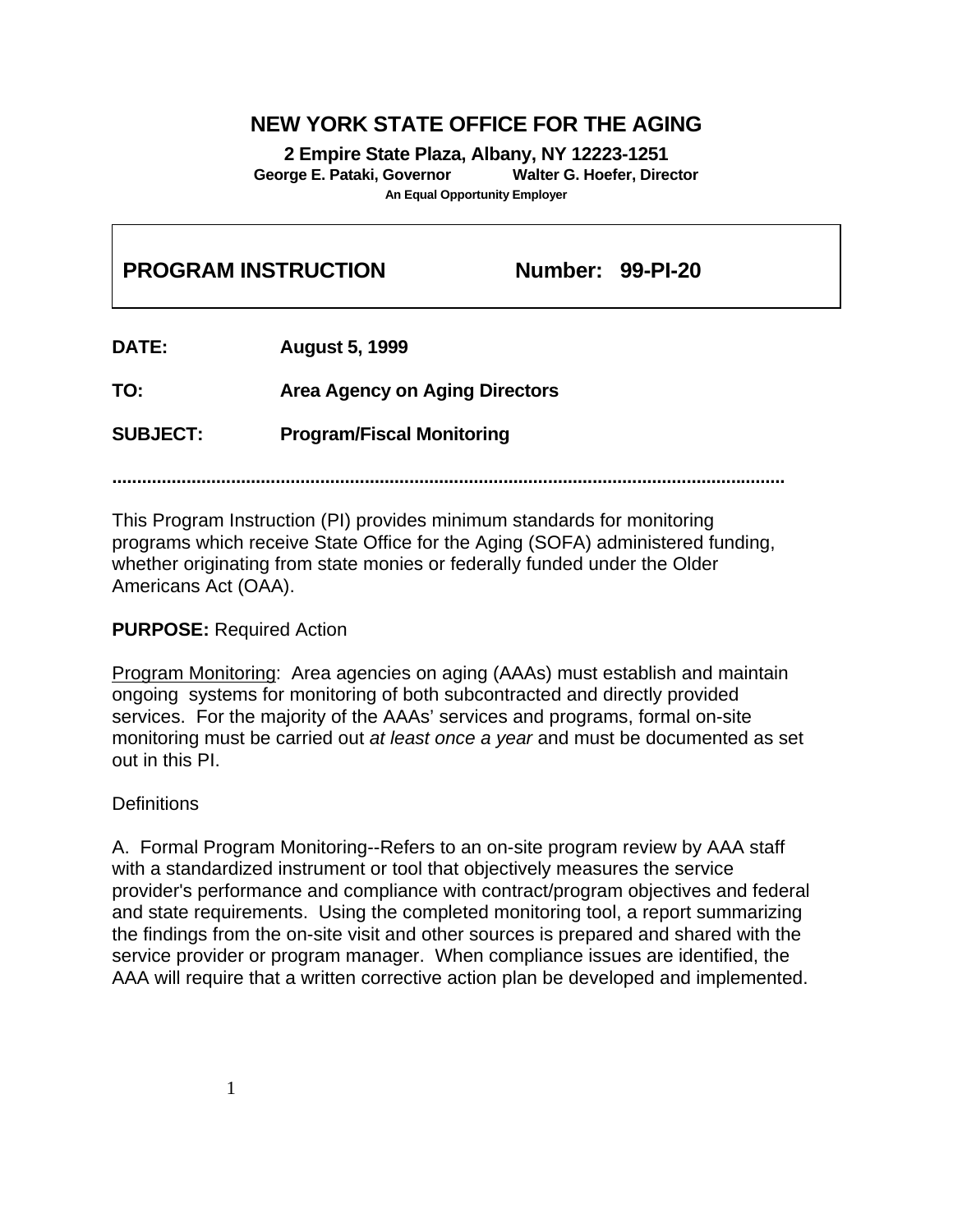B. On-site--The physical location or locations from which the subcontracted or directly provided services are managed and/or delivered.

Fiscal Monitoring—For each subcontractor, fiscal monitoring shall include: 1) annual in-house reviews of Single Audit Reports or compliance monitoring as required by OMB Circular A-133; *and* 2) an on-site review of accounting systems and source documentation for contract costs. The on-site reviews should occur no less frequently than *once every two years*.

Timeframes for Implementation: The requirements set forth in this PI are effective immediately. If an AAA needs additional time to comply with these requirements for any reason, this must be discussed with and approved by the assigned Aging Services Representative either prior to or during the Annual Evaluation of the AAA by SOFA personnel.

## **Background**

The Older Americans Act §Section 306(a)(6)(A), Code of Federal Rules and Regulations (42 CFR) 1321.53(a) and Sections 6652.2(c) and 6652.9(e) of the New York State Office for the Aging Regulations (at 9 NYCRR) require AAAs to monitor and evaluate services provided under the area plan.

This PI is also based on guidance in a 1997 audit by the State Comptroller indicating a need for SOFA to clarify for AAAs a set of minimum standards for monitoring subcontracted and directly provided service activities, with follow-up reports, documentation, etc. This PI replaces the monitoring requirements contained in 90-PI-47.

#### **Requirements**

A. Frequency of Program Monitoring

Formal on-site program monitoring must occur at least once a year for most AAAfunded programs. If possible, it should occur early enough in the program year for corrective measures to be taken so minor difficulties could be addressed before they become major problems.

B. Frequency of Program Monitoring for Programs with Contracts or Grants of \$25,000 or Less

A system of formal on-site program monitoring *once every two years* may be adopted for subcontracts or grants meeting the following criteria: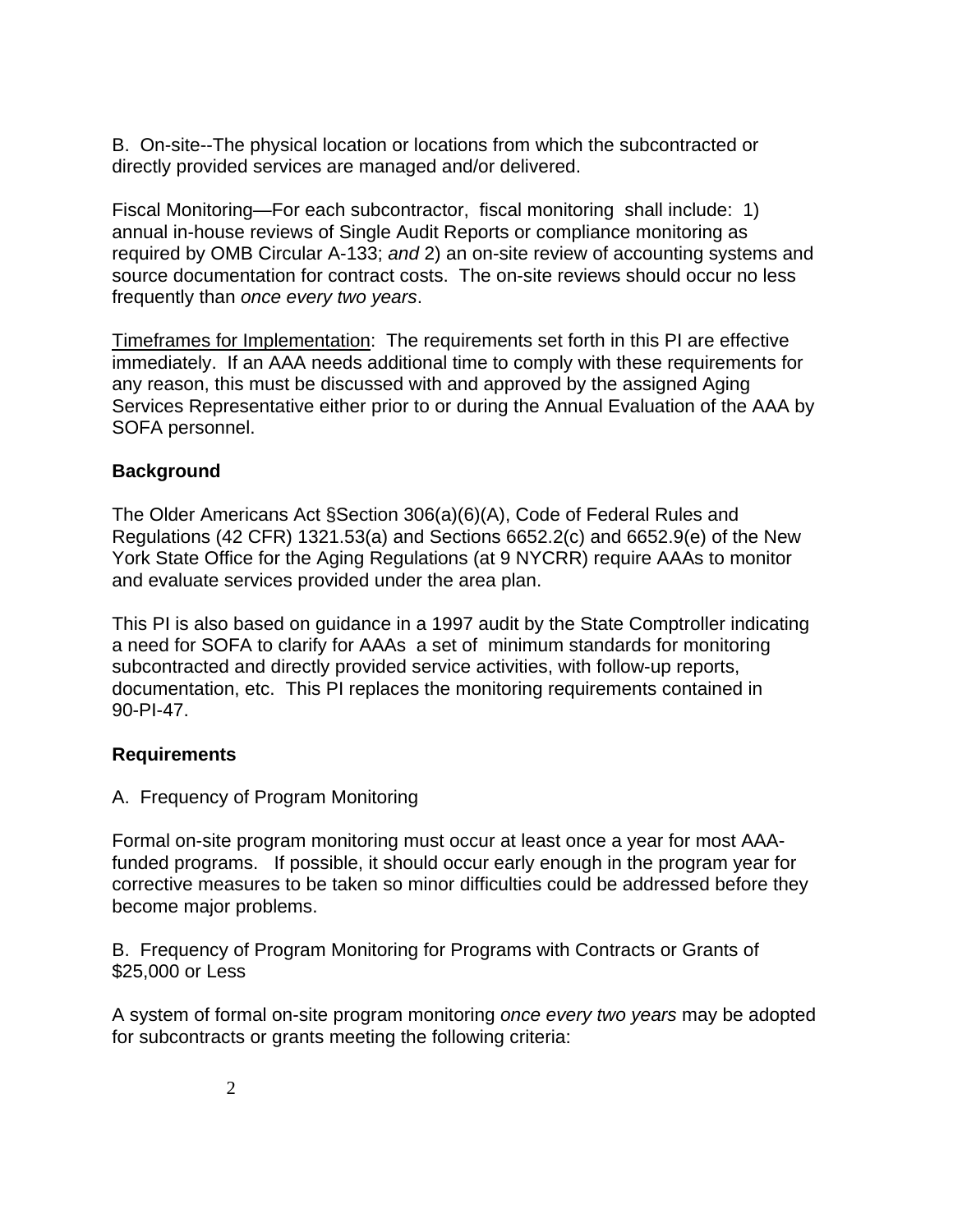- 1) the subcontract or grant is for \$25,000 or less,
- 2) the funded services carry a low risk of health and safety problems and,
- 3) the program has received at least one prior formal on-site monitoring visit. Contracts for homemaking/personal care, housekeeper/chore, home health aide, home delivered meals, adult day care and congregate meal services **must** receive formal on-site monitoring annually, regardless of the size of the contract or grant, since maintenance of health and safety standards in these projects is essential to assuring the well-being of clients who are typically frail and vulnerable. Strong consideration should be given to conducting formal on-site monitoring more frequently than once per year for these services.

If an AAA opts to conduct formal on-site reviews every two years for programs meeting the criteria noted above, it must be able to document that the programs have been monitored using other means during the "off-cycle" year. (SOFA will offer guidance on ways of conducting "off-cycle" reviews in a Technical Assistance Memorandum that will be sent to AAAs following transmission of this PI.) If areas of non-compliance or areas needing improvement are identified through these "off-cycle" reviews, the service program or provider must be informed in writing of these findings and be required to develop and implement a written corrective action plan.

C. Scope of the Review

AAAs must develop instruments/tools to be used during formal on-site monitoring visits to document and standardize the reviews. (A sample monitoring tool for AAAs to assist them in the development or refinement of standardized monitoring instruments and documentation will be sent out following transmission of this PI.)

**Program Monitoring**--The instrument for the formal on-site program review must include:

♦A comparison of year-to-date units provided and clients served with contracted/projected levels.

♦A comparison of year-to-date expenditures with contracted/projected levels.

♦An examination of the actual cost per client and its reasonableness (where practicable).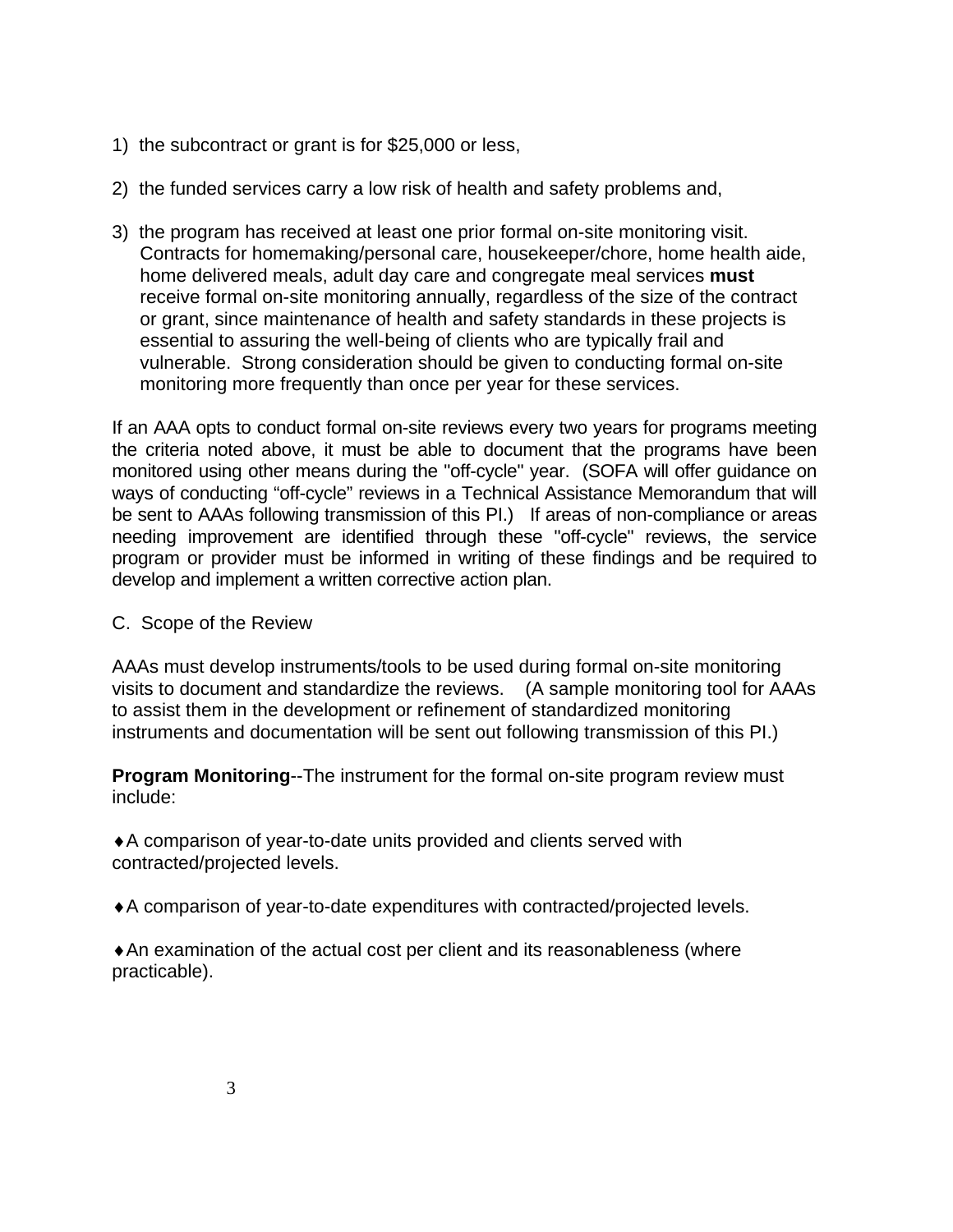♦Testing of reported units of service and reported expenditures. At a minimum, the monitor must verify through source documents available at the service site whether the units of service and expenditures reported to the AAA in a selected period of time (a month or a quarter) can be supported. Do accounting records support amounts reported on vouchers and do units of service tie in to programmatic reports[?1](#page-3-0)

♦A review of the provider's timeliness in submitting vouchers and program reports[.2](#page-3-1)

♦A review of the extent to which target populations are being served (minority, lowincome, frail, and vulnerable persons as discussed in 92-PI-30). At a minimum, the review must address whether target populations are served in proportion to their representation in the total elderly population within the service provider's catchment area.

♦The formal on-site review must include monitoring of the provider's progress toward accomplishing the targeting activities for low income minority elderly that were described in the contract.

♦An analysis of the service provider's work with other providers and organizations to facilitate coordination and minimize possible duplication of effort.

♦Compliance with other key federal and state requirements:

a) Conformance with Affirmative Action and Equal Employment policies and procedures.

b) Compliance with prohibitions on using public funds to support sectarian, political and lobbying activities.

c) Retention of program and fiscal records for a period of six years.

d) Due recognition to the Administration on Aging, SOFA and AAA, as approved by SOFA, in program brochures, flyers and other printed materials.

e) Documentation of appropriate training plans for service staff and a random check of the provider's files to verify the type of training *actually* provided.

 $\overline{a}$ 

<span id="page-3-0"></span><sup>1</sup> See note in Section G about reviewing reported expenditures for directly provided services.

<span id="page-3-1"></span><sup>2</sup> See note in Section G about reviewing vouchers for directly provided services.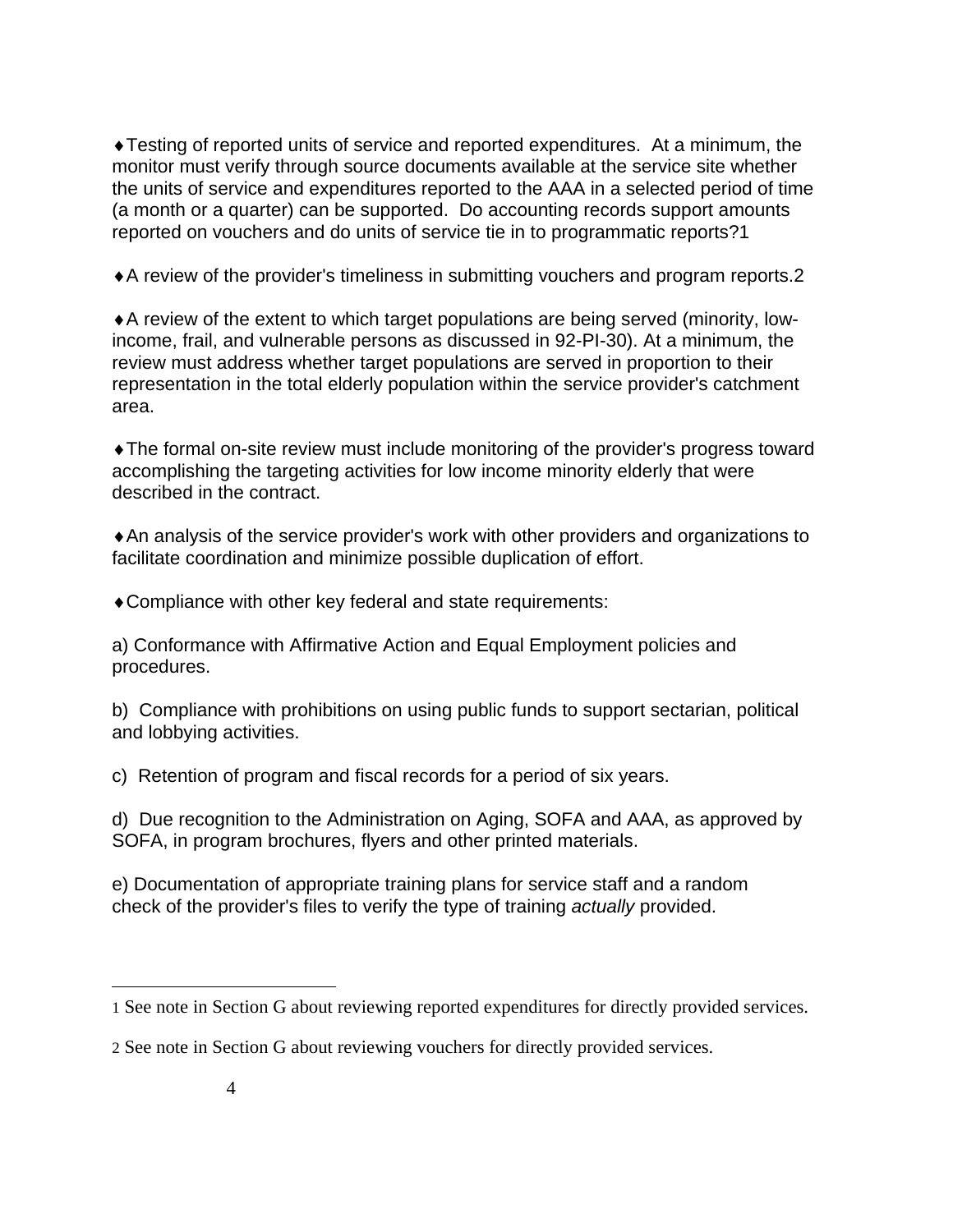f) Compliance with requirements that client information be treated confidentially.

g) Use of equipment purchased with federal and state funds is for the chief benefit of the elderly. Further, the review should check that equipment purchased with SOFA funds is available and in use, is tagged and coded as property of the AAA or subcontractor and is listed on an inventory identifying its funding source.

h) Documentation of compliance with requirements for Charities Registration with the State Attorney General's Office for specified not-for-profit organizations.

i) Compliance with requirements to allow program participants to voluntarily and confidentially contribute to the cost of services.

j) Documentation of grievance procedures for older individuals who are dissatisfied with or denied services.

k) Having a system in place to protect assets and safeguard funds.

The items outlined above form the minimum standards for reviewing programs that receive funding administered by SOFA. For programs supported with EISEP funding, guidance about monitoring the specific services is contained in 91-TAM-1. Monitoring of nutrition services must meet the requirements contained in 90-PI-26 and monitoring of social adult day care programs should follow the guidance provided by 95-TAM-05.

**Fiscal Monitoring**--SOFA has adopted federal fiscal monitoring requirements for all AAA operated programs. As 97-PI-32 advised and directed, fiscal and compliance audits shall be compliant with the recently revised OMB Circular A-133.

If a subcontractor or subgrantee of an AAA receives **more** than \$300,000 in federal funds in a given fiscal year, it must engage a CPA to perform an A-133 audit for that period. If a subcontractor or subgrantee of an AAA receives **less** than \$300,000 in federal funds in a given fiscal year, the AAA is responsible for monitoring this subcontractor or subgrantee in accordance with OMB Circular A-133 and the compliance supplement to the Circular. SOFA has an approved policy of conducting on-site fiscal monitoring for each AAA at least once every two years and has determined that AAAs should be held to the same standards.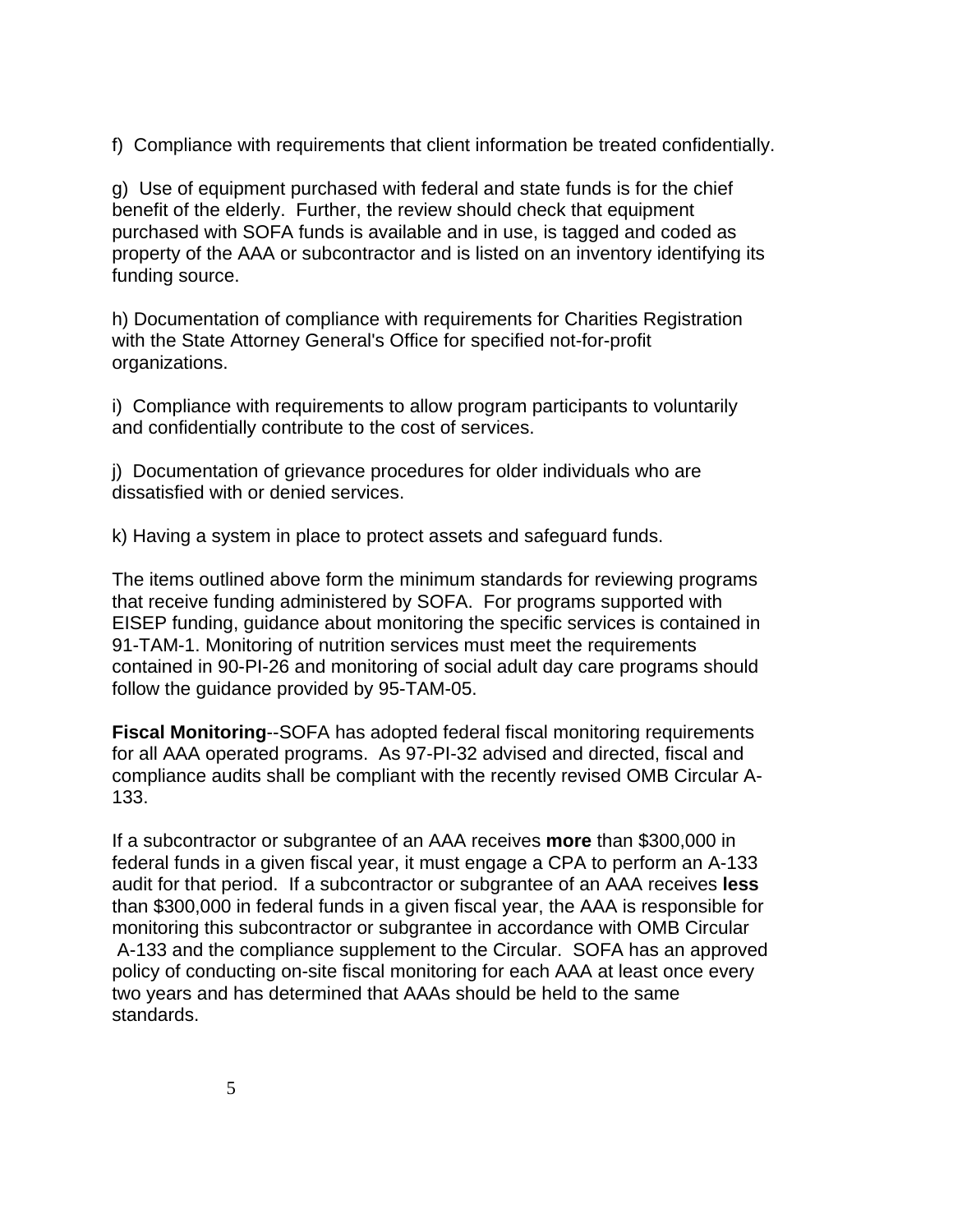Questionnaires, which may be used to comply with the requirements in OMB Circular A-133, will be forwarded to AAAs shortly.

### D. Findings

Findings from formal on-site monitoring visits must be shared with service providers or program managers at the conclusion of the on-site visit **and** through a written report summarizing the findings. If no compliance issues are identified in the course of the monitoring visit, the written report should state that no response from the provider is required. However, if compliance issues are identified:

♦The AAA must require the subcontractor or direct service unit to respond to the report in writing and provide a plan for corrective action.

♦The report must establish a target date or timeframe for corrective actions reflecting the seriousness of the deficiencies.

♦If findings are of a health and safety nature or when other serious program and/or fiscal deficiencies are noted, corrective actions should be requested immediately or within a matter of days.

♦The timeframe for other types of corrective actions must not exceed two months.

♦When appropriate, the report may also include specific recommendations for correcting the deficiency(ies) or resolving the problem(s).

#### E. Follow-Up Activities

AAAs must establish effective procedures for follow-up of formal on-site monitoring to assure that required corrective actions are implemented. There must be close monitoring and documentation of the provider's progress in implementing corrective actions. Further, the AAA must insure that whenever the next cycle of formal on-site monitoring occurs, a review of the areas of noncompliance noted in the prior year and the corrective actions to address these areas are examined. If the deficiency or areas of non-compliance that were identified affect client or worker health and safety or are of another very serious nature, a follow-up site visit must be scheduled sooner than the next regularly scheduled routine monitoring.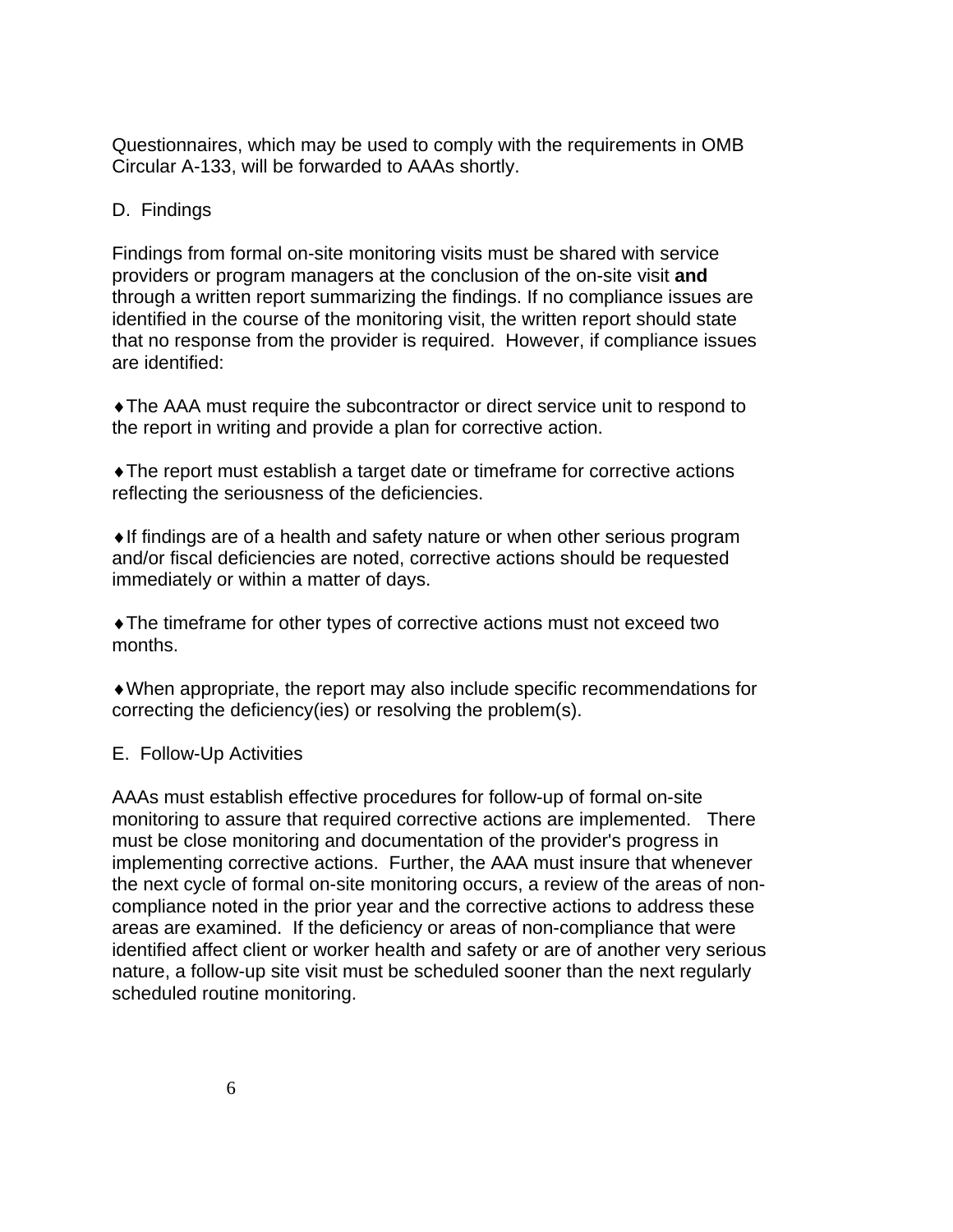Follow-up activities may also include the AAA's provision of technical assistance or training to help the service provider complete the corrective actions that were identified.

F. Documentation

At a minimum, the AAA must maintain documentation of:

♦Procedures for monitors to follow in conducting visits, using standardized monitoring tools, documenting activities, and timeframes for completing reports and follow-up.

♦A schedule or calendar for monitoring all services and programs which receive funding through SOFA (the schedule will include routine "desk" reviews of reports, vouchers and other program materials as well as the required on-site monitoring).

♦For each formal on-site monitoring visit that is completed, there must be documentation of the:

•date of the on-site work;

- •areas that were reviewed;
- •findings and any necessary corrective actions;
- •service provider's written response and, if required, its corrective action plan; and,

•follow-up efforts by AAA staff to insure that corrective actions were taken (if the follow-up is done via telephone, a "memo to the file" or other write-up of who was contacted, the date, and brief description of the major points of the conversation would provide adequate documentation)

♦For "desk" reviews and monitoring, there must be documentation of:

•the date(s) the work was done;

•a brief description of what was reviewed;

•any problems noted; and,

•follow-up with the subcontractor or direct service unit

An additional aspect of documentation involves what is recorded in the monitoring instrument. A reviewer will typically note "yes" or "no" answers to questions that are posed in the instrument and add comments. The reviewer must also note the title and date of any documents that were reviewed to verify answers. For example, if the reviewer examined transportation logs to test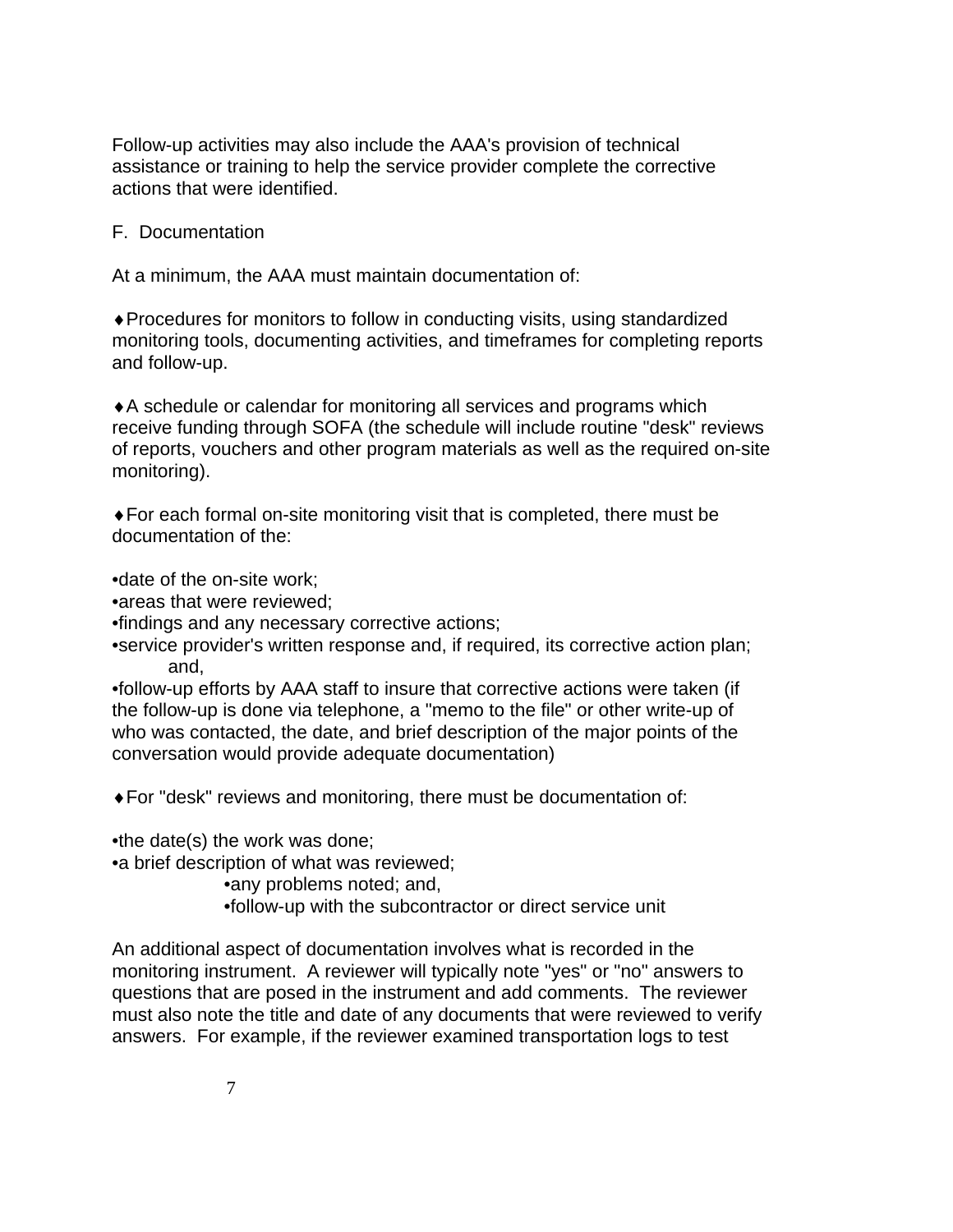whether reported units of service could be supported, (s)he would note "reviewed weekly route sheets for July, 1999 that were maintained by Dover Senior Center."

#### G. Monitoring of Directly Provided Services

The required level of compliance with program requirements is the same whether the service is provided by the AAA or under subcontract. Thus, the review should be neither more nor less critical than that for subcontracted services. The scope of the review (as discussed in Section C above) would be the same, with two possible exceptions:

♦Although it is required that the program manager and staff maintain documentation that supports reported units of service on-site, they may not maintain the documentation that supports expenditures reported to SOFA. This documentation may be maintained by the AAA's fiscal office and, thus, reviewers may need to modify the examination of the tie-in between accounting records and expenditures reported on vouchers accordingly.

♦The provider's timeliness in submitting vouchers to the AAA would be similarly affected. If the direct service unit is required to submit timesheets or other information that is used in preparing vouchers, the timeliness of these submissions may be appropriate for the reviewer to evaluate. However, if the AAA's fiscal unit handles all other information, this area of examination may be omitted from the review.

 As with reviews of subcontracted programs, a written report must be completed for each monitoring of a directly provided service, there must be follow-up on areas of non-compliance and the reviews must be fully documented.

#### **Model Documents & Best Practices**

To assist AAAs in developing and/or enhancing their monitoring systems, SOFA will transmit a Technical Assistance Memo (TAM) to AAAs following transmission of this PI. The TAM will include a sample monitoring tool, a form that may be sent to subcontractors or program managers to complete outlining proposed corrective actions, a questionnaire that may be used for fiscal monitoring and other useful information reflecting best practices.